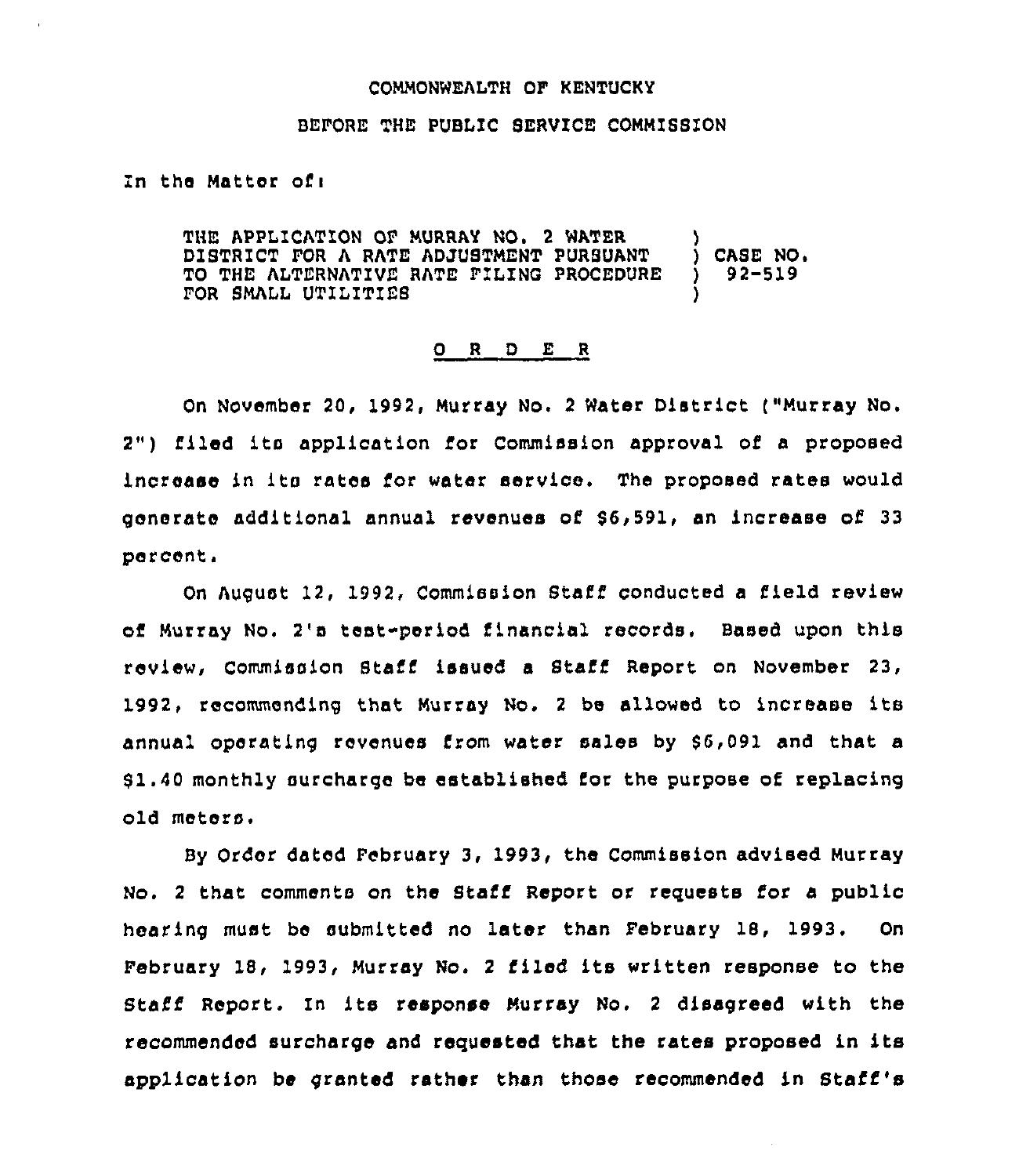report. lt contended that the requested rate increase alone would provide sufficient funds for the replacement of meters over the next two or three years. Murray No. <sup>2</sup> also requested that the rates be rounded to the nearest dime for simplicity in calculating water bills. An additional letter of response was filed on March 11, 1993 which included a plan for purchasing 100 new meters over a period of three years.

Based on the information provided by Murray No. 2 subsequent to the issuance of the Staff Report, Staff issued an Amended Staff Report on April 6, 1993, recommending that Murray No. <sup>2</sup> be allowed to increase its annual operating revenues from water sales by \$7,758, with no surcharge.

By Order dated April 6, 1993, Murray No. <sup>2</sup> was advised that comments on the Amended Staff Report or requests for a public hearing must be submitted no later than April 21, 1993, or this case would stand submitted to the Commission for a decision. On April 13, 1993, Murray No. <sup>2</sup> filed comments and thereby accepted the findings and recommendations made in the Amended Staff Report.

The commission, after consideration of the evidence of record and being sufficiently advised, finds thati

1. The recommendations and findings contained in the Amended Staff Report are supported by the evidence of record, are reasonable, and are hereby adopted as the findings of the Commission in this proceeding and are incorporated by reference as if fully set out herein.

$$
-2 -
$$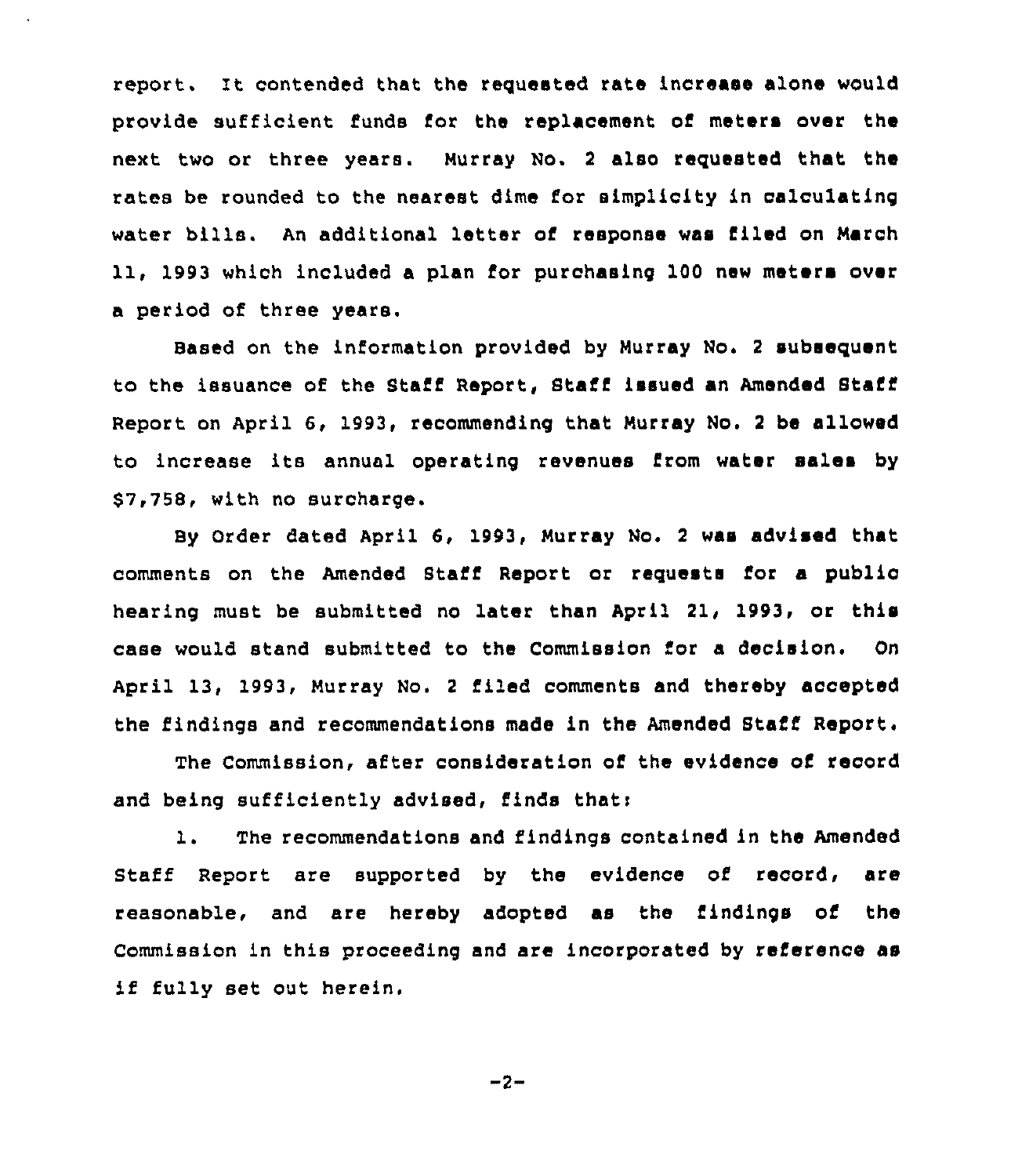2. The rates in Appendix A, which is attached hereto and incorporated heroin, aro the fair, fust, and reasonable rates for Murray No. 2 and will produce gross annual revenues of \$31,460 from water salas. These rates will allow Murray No. <sup>2</sup> sufficient rovenuas to maot its operating expanses and service its debt.

3. Tho rates proposed by Murray No. <sup>2</sup> would produce inadequate revenues and should be denied pursuant to KRS 278.030.

IT IS THEREFORE ORDERED thatt

1. The rates proposed by Murray No. 2 in its application are horeby denied'.

 $2.$ The rates ln Appendix <sup>A</sup> are approved for service rendered by Murray No. <sup>2</sup> on and after the date of this Order.

3. Murray No, <sup>2</sup> shall file with its 1993, 1994 and 1996 annual reports <sup>a</sup> status report of its meter purchases. The report shall include the number of new meters purchased and the total oxpsnso for those purchases.

4. within 30 days of the date of this Order, Murray No. <sup>2</sup> shall file with the Commission its revised tariff setting out the rates approved heroin,

Done at Frankfort, Kentucky, this 3rd day of May. 1993.

PUBLIC SERVICE COMMISSION Chairman<br>Chairman<br>Vice Chairman

 $\frac{1}{2}$ Commissioner

ATTEST<

Executive Dire